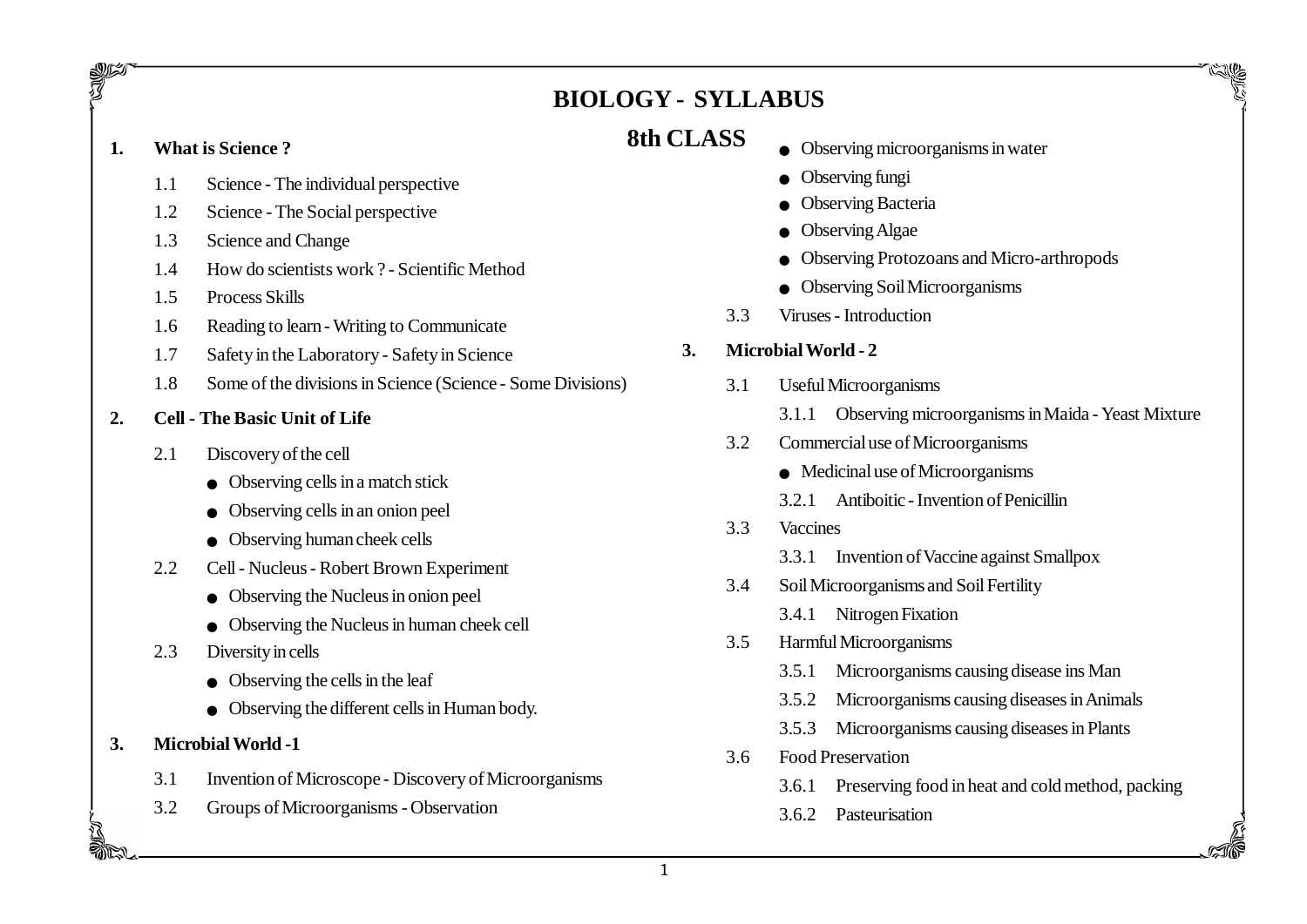# 924<br>74. **4. Reproduction in Animals**

- 4.1 Oviparous and Viviparous Animals
- 4.2 Identifying the method of reproduction based on ears, hair on the skin and feathers
- 4.3 Kinds of / types of Reproduction in Animals Sexual and Asexual Reproduction
- 4.4 Asexual Reproduction
	- 4.4.1 Budding in Hydra
	- 4.4.2 Binary fission in Amoeba
- 4.5 Sexual Reproduction
	- 4.5.1 Male Reporductive System in Human Beings
	- 4.5.2 Female Reproductive System in Human Beings
	- 4.5.3 Fertilization Development of an Embryo
		- $\bullet$  External and Internal Fertilization
- 4.6 Life cycle of Frog
- 4.7 Cloning
- **5. Adolescence**
	- 5.1 Changes at Adolescence
		- 5.1.1 Measuring increase in Height and observing growth rate
		- 5.1.2 Observing the changes in the body Secondary sexual characters
		- 5.1.3 Adam's apple Voice change
	- 5.2 Reproduction in Human Beings
		- 5.2.1 Menstrual cycle
- 5.3 Child Marriages Demerits
- 5.4 Adolescence Behavioural changes
- 5.5 Adolescence Effect of Endocrine glands
- 5.6 Adolescence and Health
	- Sweat and Pimples
	- Balanced Diet
	- $\bullet$  Hygiene / Cleanliness
	- Physical Exercise

## **6. Biodiversity and its Conservation**

- 6.1 Conference on Biodiversity Information
- 6.2 Biodiversity
	- $\bullet$  Identifying biodiversity in the sorroundings
	- $\bullet$  Diverse world of life under microscope
	- 6.2.1 Diversity / variations in plants
	- 6.2.2 Observing variations in plants
	- 6.2.3 Observing variations in animals
	- 6.2.4 Observing variations in human beings
- 6.3 Degradation of forests concept of Biodiversity
	- 6.3.1 Endangered species, Endemic species
	- 6.3.2 Information on Endangered species Red Data Book
- 6.4 Biodiversity Balance in Nature
- 6.5 Biodiversity and its Conservation
	- 6.5.1 National Parks and Sanctuaries
- 6.6 Conservation of forests preparation / making of recycled paper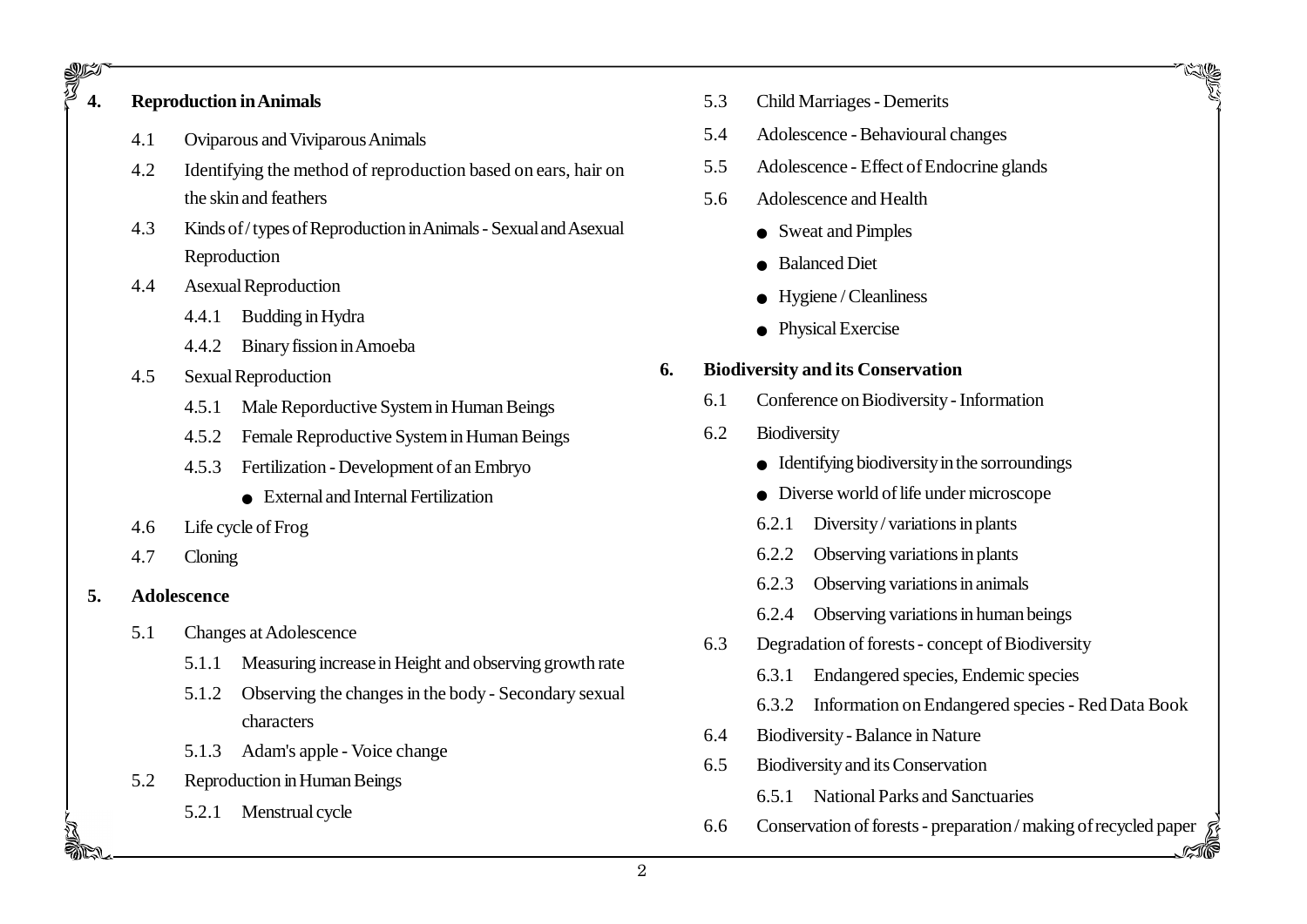# 962<br>7 **7. Different Ecosystems**

- 7.1 Concept of Ecosystem
	- 7.1.1 Structure of an Ecosystem
- 7.2 Ecosystem Relationship between biotic components
- 7.3 Changes in the Ecosystem
- 7.4 Types of Ecosystem :
	- **•** Grassland Ecosystem
	- Forest Ecosystem
	- Desert Ecosystem
	- **•** Fresh water Ecosystem
	- Marine Ecosystem
- 7.5 Ecosystem Biotic and Abiotic components
	- $\bullet$  Producers
	- **Consumers**
	- Decomposers
	- $\bullet$  Abiotic Components
- 7.6 Energy Flow in an Ecosystem
- **8. Food Production from plants**
	- 8.1 Crops in India
		- 8.1.1 Crops in our Village, District and State
	- 8.2 Duration of crops
		- $\bullet$  Long-term crops and short-term crops
		- $\bullet$  Kharif crops and rabi crops
		- $\bullet$  Duration of night and its effect on crop production
- 8.3 Cultivation of Paddy
	- $\bullet$  Preparing the soil (ploughing, manuring)
	- $\bullet$  Leveling the soil
	- $\bullet$  Selection of seeds, cleaning the seeds
	- $\bullet$  Different types of sowing the seeds
	- $\bullet$  Developing seed beds
	- Transplanting
- 8.4 Manures, Peticides.
	- 8.4.1 Crop protection, methods of management
	- 8.4.2 Identification of pests, controlling the pests
	- 8.4.3 Pest controlling practices
- 8.5 Obtaining high yield
	- 8.5.1 Manures / fertilizers Natural and Artificial manures
	- 8.5.2 Irrigation, modern methods of irrigation Drip irrigation
	- 8.5.3 Weeding methods
- 8.6 Rotation of crops methods
- 8.7 Methods of storing grains godowns and cold storage units

#### **9. Food Production from animals**

- 9.1 Animal Husbandry
	- 9.1.1 Rearing animals Rearing animals in villages challenges

- 9.2 Milk Production
	- 9.2.1 Milk collection Pasteurization and Chilling
	- 9.2.2 Selection of live stock
	- 9.2.3 Livestock Methods of Management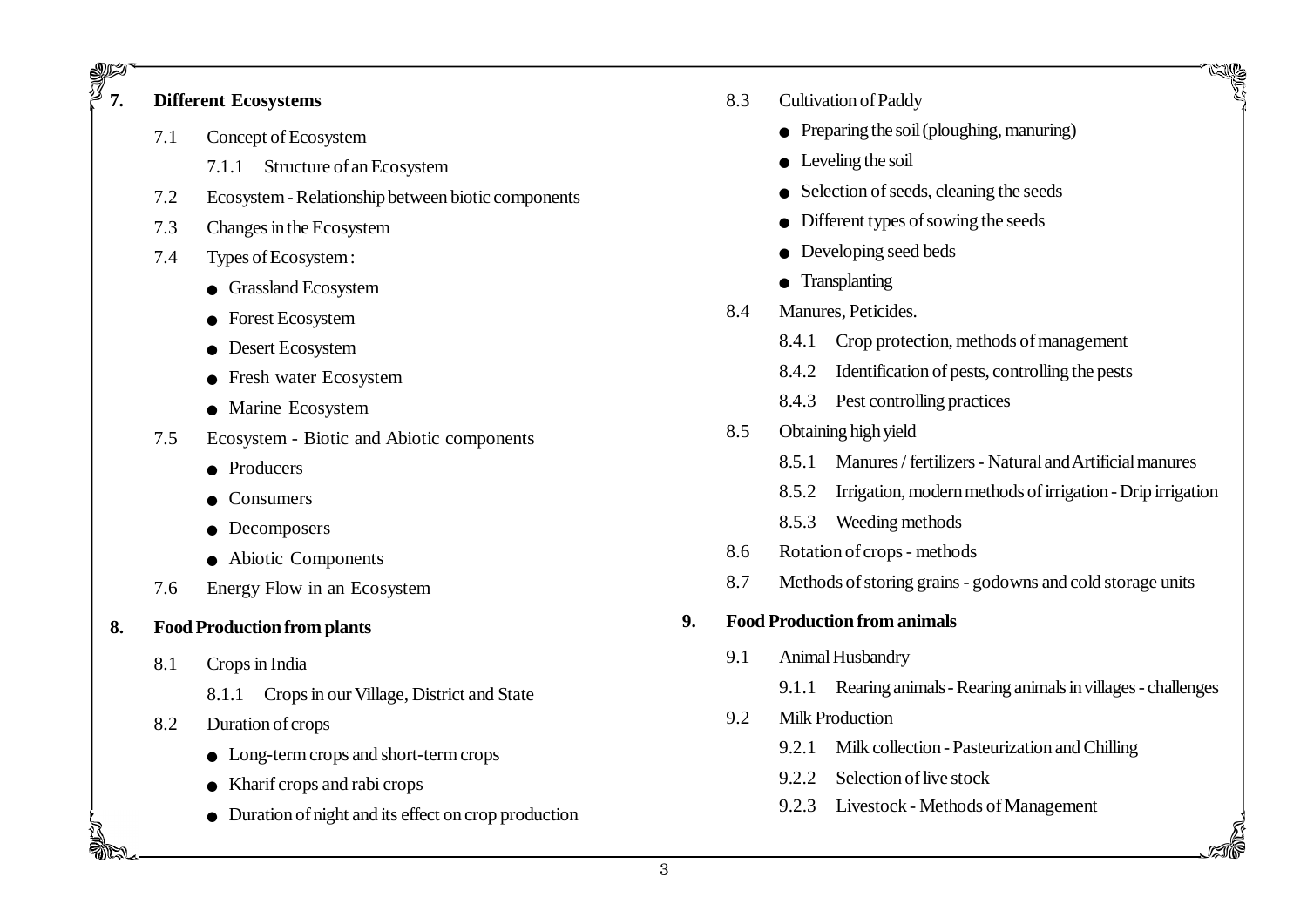| 9.3 | Poultry |
|-----|---------|
|-----|---------|

gri<br>J

- $\bullet$  Types / varieties of hen Broilers, Layers
- <sup>O</sup> Poultry Farms, Incubator

#### 9.4 Apiculture

- 9.4.1 Types of Honey bees and their life
- 9.4.2 Honey extraction sources of Nectar
- 9.5 Fisheries
	- Marine fishes

Fresh water fishes (Aqua culture)

- **10. Not for Drinking Not for Breathing**
	- 10.1 Vehicles Pollution check Pollution under control certificate
	- 10.2 Atmospheric pollution
		- 10.2.1 Air pollution Pollutants
		- 10.2.2 Primary pollutants, Secondary pllutants
		- 10.2.3 Pollution The Reasons
			- $\bullet$  Natural Calamities
			- $\bullet$  Human Activities
			- Nuclear Power Generation Plants
			- <sup>O</sup> Chemical fertilizers, Insecticides
			- Deforestation
			- $\bullet$  Industrial Effluents Chloro fluro carbons
			- $\bullet$  Mining
		- 10.2.4 Air Pollution The Effects
			- <sup>O</sup> Aerosols, Hydrogen, Sulphide, Carbon monoxide
		- 10.2.5 Air Pollution Controlling Measures
- 10.3 Water Pollution
	- 10.3.1 Testing the pollutants in water samples
	- 10.3.2 Pollution of River Musi
	- 10.3.3 Definite, Indefinite Pollutants
	- 10.3.4 Plants Nutrients
	- 10.3.5 Biodegradable wastes
	- 10.3.6 Heat Water pollution
	- 10.3.7 Solid wastes, toxic chemicals
	- 10.3.8 Controlling water pollution

### **11. Why do we fall ill ?**

- 11.1 Health its significance What do we mean by 'Being healthy'?
	- 11.1.1 Individual, social problems
		- **Community Health, Personal Health**
- 11.2 Distinction between 'Being healthy and Disease free'
- 11.3 Disease and its causes
	- 11.3.1 Infections and non-infections diseases
	- 11.3.2 Short-term, Long-term diseases Illhealth
	- 11.3.3 Diseases Carriers of diseases
		- Bacteria, Viruses, protozans etc.
	- 11.3.4 How does a disease spread ?
	- 11.3.5 Disease causing organisms (Pathogens) the changes in organ systems in the body

11.4 Prevention of diseases - Principles, Actions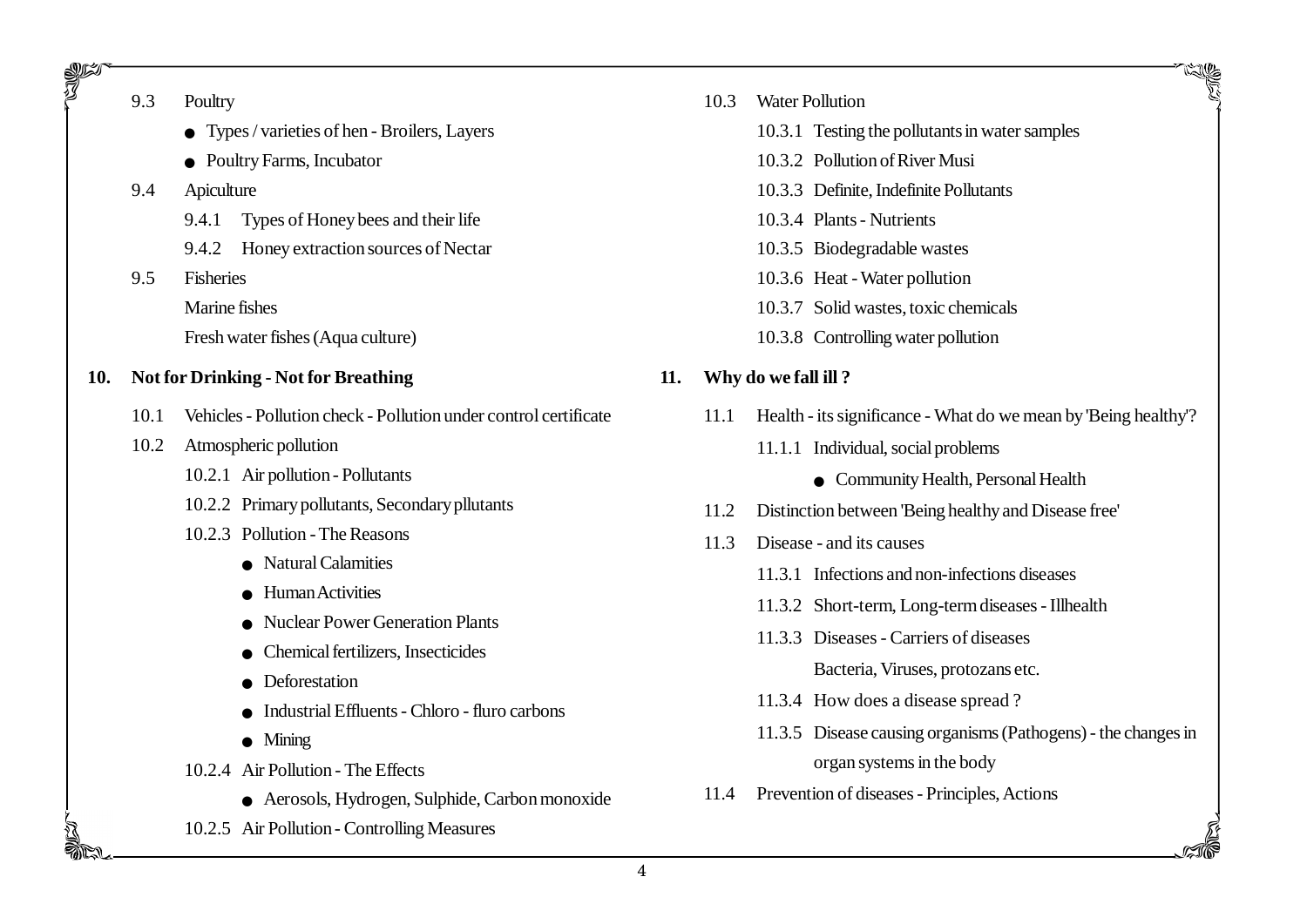# **BIOLOGY - SYLLABUS**

- $\bullet$  Ground tissue
- $\bullet$  Vascular tissue
- 2.2.1 Meristematic tissues
	- Apical meristem
	- $\bullet$  Lateral meristem
	- **•** Intercalary meristem
- 2.3 Observing the tissues in transverse section of a dicot steam
- 2.4 Dermal tissue observing epidermal cells in Rheo leaf
- 2.5 Grond tissue Parenchyma, Sclerenchyma, Collenchyma
	- 2.5.1 Parenchyma Chlorenchyma, Aerenchyma, Storage tissue
- 2.6 Vascular Tissue Xylen, Phloem (Vascular Bundles)

#### **3. Animal Tissues**

- 3.1 Organ systems functions
	- 3.1.1 Observing tissues
	- 3.1.2 Observing the cells in the blood sample
- 3.2 Different types of Animal tissues
	- $\bullet$  Epithelial Tissues  $\bullet$  Connective tissue
	- $\bullet$  Muscular Tissues  $\bullet$  Nervous tissue
- 3.3 Epithelical tissue Columnar, Cuboidal, Squanous Epithelial tissue - characteristics.
- 3.4 Connective tissue Aereolar, Adipose, Skeletal tissue
	- Bone, Cartilage, Ligament, Tendon
- 3.5 Blood Tissue
	- 3.5.1 Blood tissue Red Blood Cells, White Blood Cells,

# **9th CLASS 1. Cell structure and functions**

1.1 Typical cell

guzi<br>7

- 1.1.1 Comaparing Plant and Animal cell
- 1.1.2 Cell membrane (Plasma membrane)
	- Cell wall
	- Nucleus
	- Eukaryotic cell
	- Prokaryotic cell
	- Cytoplasm
- 1.1.3 Protoplasm Cytoplasm
- 1.1.4 Cell organells Endoplasmic Reticulum
	- Ribosomes
	- Lysosomes
	- Golgi complex
	- Mitochondria
	- Vacuoles
- 1.2 Plastids Chloroplasts
- 1.3 Are cells flat ?
- 1.4 Where do cells form from ?

#### **2. Plant tissues**

- 2.1 Parts of the plants their functions
	- 2.1.1 Observing the cells in leaf and onion peels
	- 2.1.2 Observing the cells in root tip
	- 2.1.3 Observing growing roots in onion
- 2.2 Plants Tissues Meristematic tissues
	- $\bullet$  Dermal tissue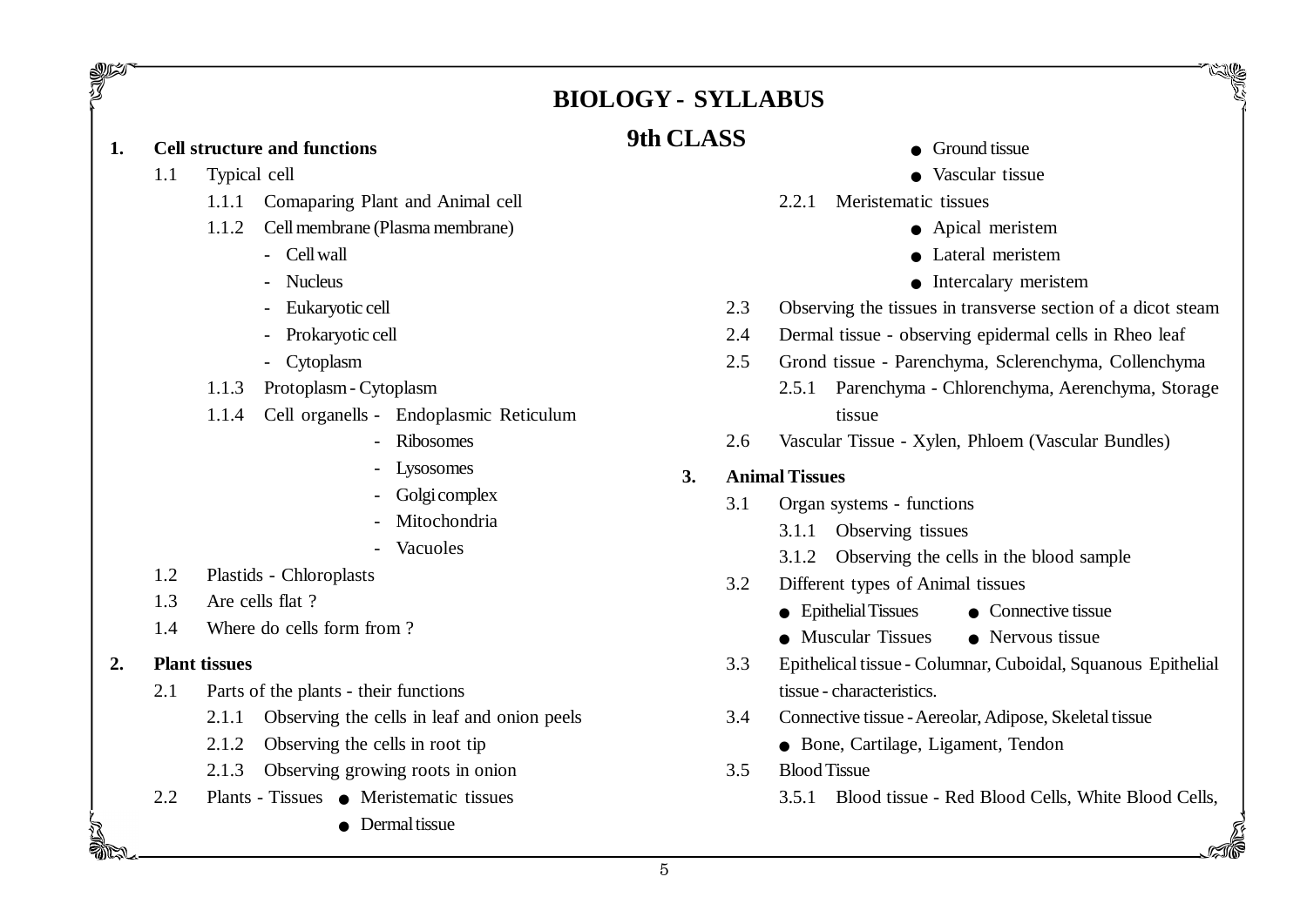|  | <b>Blood</b> - Platelets |
|--|--------------------------|
|--|--------------------------|

White Blood Cells - Granulocytes (Nutrophile, Basophile, Esinophile

- Agranulocytes (Lymphocytes, monocytes)
- 3.5.2 Blood Flow, Blood clotting
- 3.6 Blood Groups Universal Acceptors, universal donors, Blood grouping - Testing.
- 3.7 Nervous tissue

JU 20

#### **4. Movement of materials across the cell membrance**

- 4.1 The Substances that get into and go out of the cell
	- 4.1.1 Solutions and their concentration (Sugar solution)
	- 4.1.2 Observing the changes of kishmish when placed in sugar solution and tap water.
- 4.2 Osmosis the flow of liquids through selectively permiable membrane
	- 4.2.1 Filtration
	- 4.2.2 Functions of Plasma membrane
	- 4.2.3 Flow of substances through Plasma membrane
	- 4.2.4 Importance of Osmosis in living organisms
- 4.3 Diffusion
- **5. Diversity in living organisms**
	- 5.1 Observing diversity in plants
		- 5.1.1 Identifying the plants based on selected characters / features
		- 5.1.2 Observing the seeds
		- 5.1.3 Observing the characters of monot and dicot plants
- 5.2 Diversity in animals
	- 5.2.1 Observing external characters in Insects
	- 5.2.2 Variations / Diversity in Human beings, Diversity in plants (based on selected characters)
- 5.3 Classification the concept, its need evolution of life
	- 5.3.1 Classification its Historic elements; binomial nomenclature
	- 5.3.2 Method of classification the five kingdom classification proposed by Whittaker
		- OMonera OProtista OPlantae OFungi OAnimalia
- 5.4 Classification of Plant Kingdom
- 5.5 Classification of Animal Kingdom

#### **6. Sense Organs**

- 6.1 Sense organs Opinions of our ancestors
- 6.2 What do our sense do ? / How do sense organs help us ? 6.2.1 Stimulus - Response
- 6.3 Eye-its structure, cells and tissues / structure of the eye-cells - and tissues in the eye
	- 6.3.1 Functioning of the eye
	- 6.3.2 Eye and Illusions
	- 6.3.3 Taking care of our eyes, diseases and defects of the Eye - An understanding
- 6.4 Ear its external and internal structure
	- 6.4.1 Ear the hearing / auditory sensation
	- 6.4.2 Functions of the ear, caring for the ears
- 6.5 Structure of the Nose
	- 6.5.1 The smell or olfactory sense - How do we know the sense of smell ?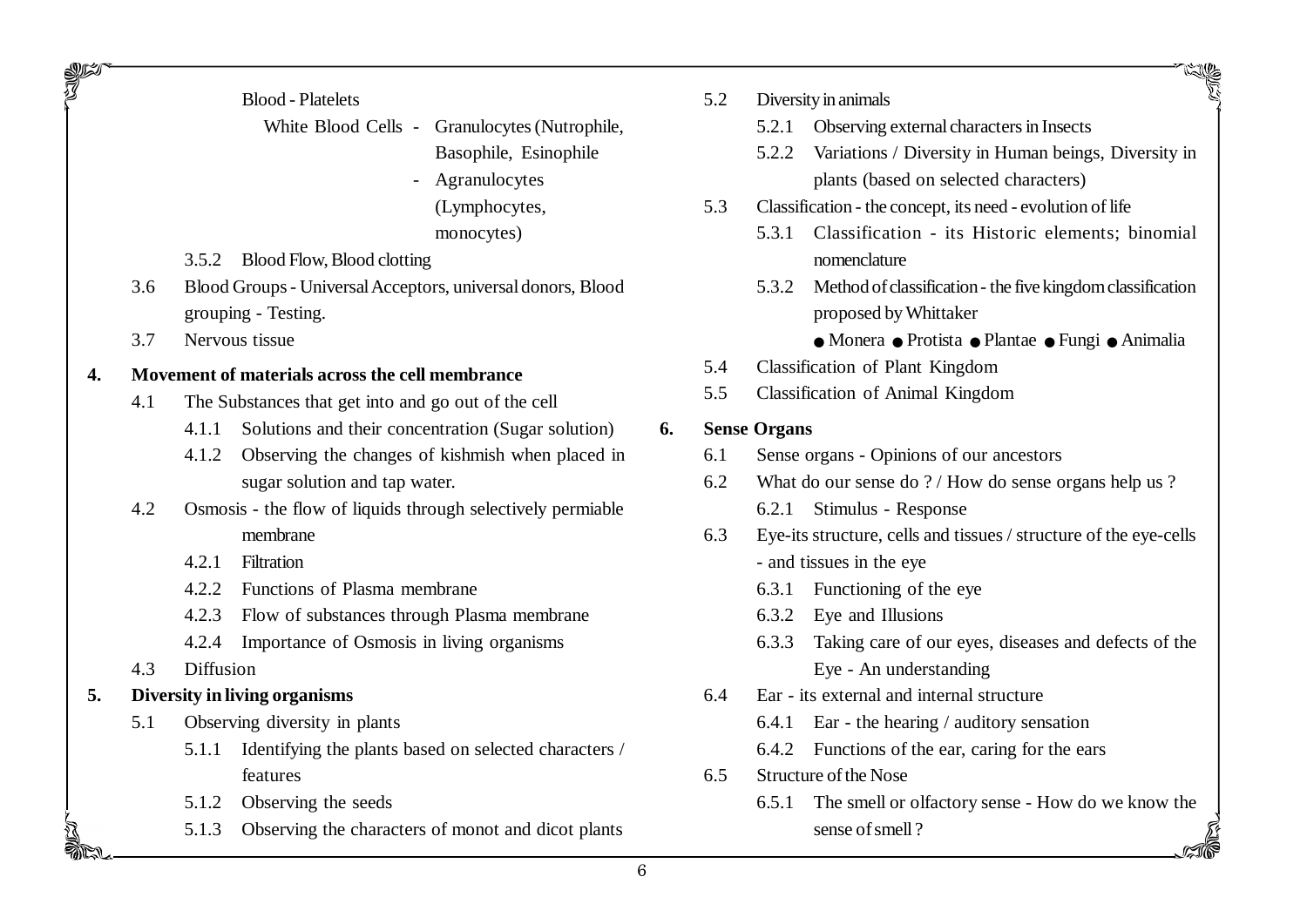- 6.5.2 Taking care of nose
- 6.6 Structure of the Tongue
	- 6.6.1 How do we know the taste ?
	- 6.6.2 Taking care of the Tongue
- 6.7 Structure of the skin
	- 6.7.1 How does the skin convey the sense of touch ?
	- 6.7.2 Skin diseases, taking care of skin

#### **7. Animal behaviour**

guz<br>77

- 7.1 Animals behave in different ways / or Animals exhibit different behaviour
- 7.2 Different types of Animal behaviour
	- Instinct
	- $\bullet$  Imprinting
	- $\bullet$  Conditioning
	- Imitation
- 7.3 Pavlov Experiments on conditioning
- 7.4 Human behaviour : Instinct, imitation, conditioning
	- 7.4.1 Investigating behaviour in the field, laboratory
	- 7.4.2 Investigation in the field tagging
- 7.5 Animals and their intelligence

## **8. Challenges in improving agricultural products**

- 8.1 Relationship between growth of population and the need for food
	- 8.2.1 Need of improving agricultural produce
- 8.2 How to increase the food production ?
	- $\bullet$  High yielding varieties
	- $\bullet$  Irrigation facilities
- 8.2.1 Relationship between water and crop yield.
- 8.2.2 Plant nutrients / or nutrients needed by the plants
- 8.2.3 Crop Rotation
- 8.2.4 Cultivating mixed crops
- 8.2.5 Organic manure
- 8.2.6 Chemical Fertilizers
- 8.3 Soil testing
- 8.4 Conventional manures
	- $\bullet$  Vermi compost
	- $\bullet$  Panchagavya
- 8.5 Organic farming
	- 8.5.1 The long-term effect of chemical fertilizers on the yield of the crop

## 8.6 Crop protection

- 8.6.1 Weeds
- 8.6.2 Plant Diseases Prevention (Pesticides)

# **9. Adaptations in different Ecosystems**

- 9.1 Ecosystems
	- 9.1.1 Ecosystems Adaptations in Plants
- 9.2 Desert Ecosystem Adaptations in plants and animals
- 9.3 Aquatic Ecosystem Adaptations in plants and animals
	- 9.3.1 Marine Ecosystem Adaptations in plants and animals
	- 9.3.2 Aquatic organisms The secrets of swimming
	- 9.3.3 The zones in the marine ecosystem on the basis of availability of light at different depths.
		- $\bullet$  Euphotic zone
		- Bathyal zone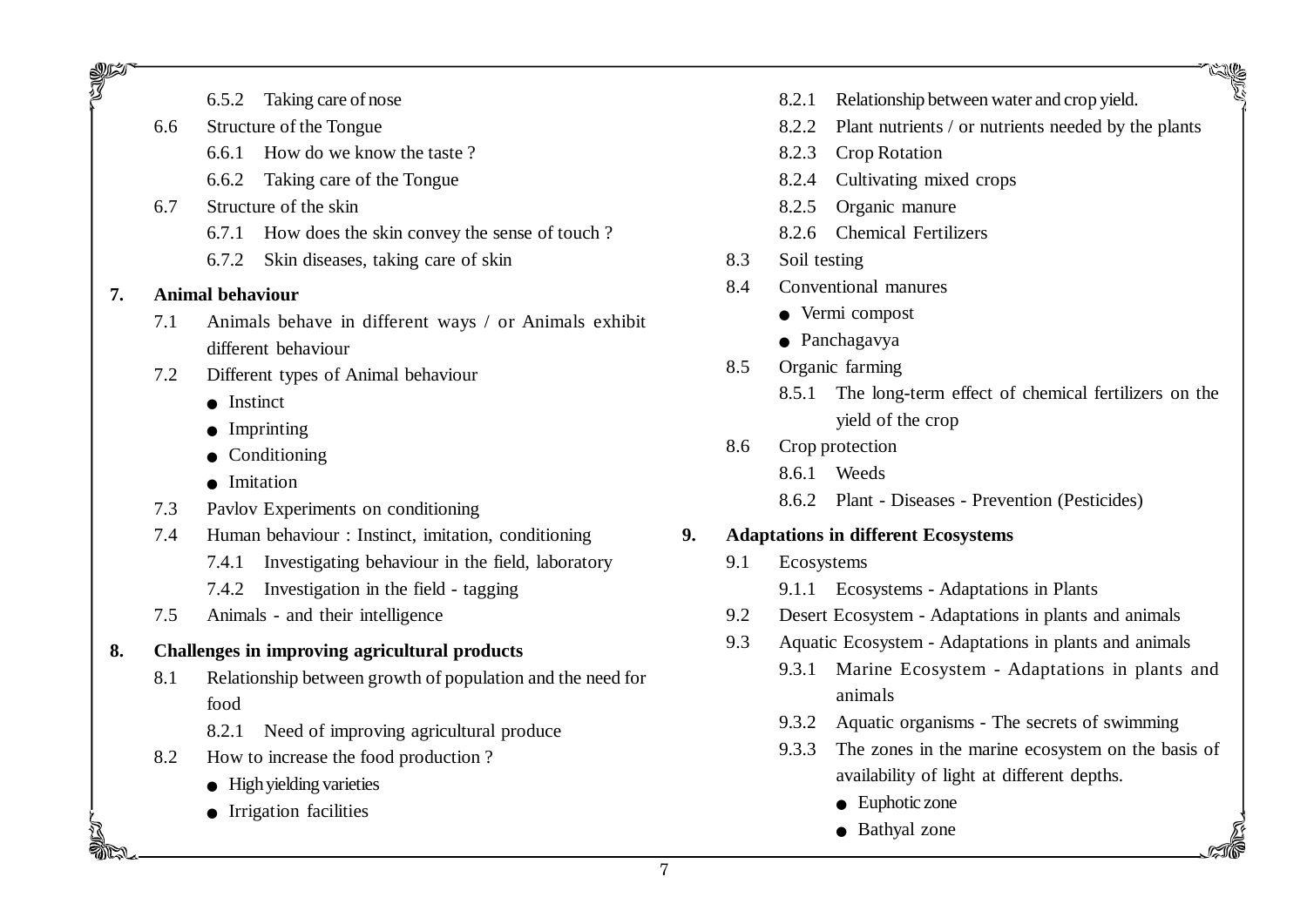- $\bullet$  Abyssal zone
- 9.3.4 Zones in the fresh water Ecosystem
	- $\bullet$  Littoral zone
	- $\bullet$  Limnetic zone
	- $\bullet$  Profundal zone
- 9.4 Water salinity Adaptations
- 9.5 Adaptations to temperature in plants, animals
	- Hibernation and Aestivation
	- $\bullet$  Symbiosis (Lichens)
- 9.6 Adaptations Evolution (story of Darwin's Finches)
- **10. Soil Pollution**

95

- 10.1 What is soil ?
	- 10.1.1 What is soil ?
	- 10.1.2 Soil properties Physical, Chemical and Biological properties of the soil
- 10.2 Soil fertility
- 10.3 Soil pollution
	- 10.3.1 Fertility of soil due to decomposition of wastes
	- 10.3.2 Soil pollution Wastes
		- $\bullet$  Biodegradable wastes
		- $\bullet$  Non-biodegradable wastes
- 10.4 Causes of land pollution
	- 10.4.1 Manures and Chemicals
	- 10.4.2 Biomagnification
	- 10.4.3 Solid wastes
	- 10.4.4 Deforestation
	- 10.4.5 Urbanization
	- 10.4.6 Pollution of undreground soil
- 10.5 Effects of soil pollution on Environment
- 10.6 Control measures of soil pollution 10.6.1 Bioremidiation, soil conservation

#### **11. Biogeochemical cycles**

- 11.1 Pollution, concept of biogeochemical cycles in relation to the ecosystems - an understanding
- 11.2 Water cycle
- 11.3 Nitrogen cycle
	- 11.3.1 Nitrogen fixation
	- 11.3.2 Nitrification
	- 11.3.3 Assimilation
	- 11.3.4 Ammonification
	- 11.3.5 Denitrification
	- 11.3.6 Nitrogen cycle and human intervention
- 11.4 Carbon cycle
	- 11.4.1 Photosynthesis Carbon fixation
	- 11.4.2 Carbondioxide cycling and storage
	- 11.4.3 Carbon cycle Human intervention
		- Global warming The green house effect

- 11.5 Oxygen cycle
	- 11.5.1 Oxygen cycle
	- 11.5.2 Ozone layer and its effect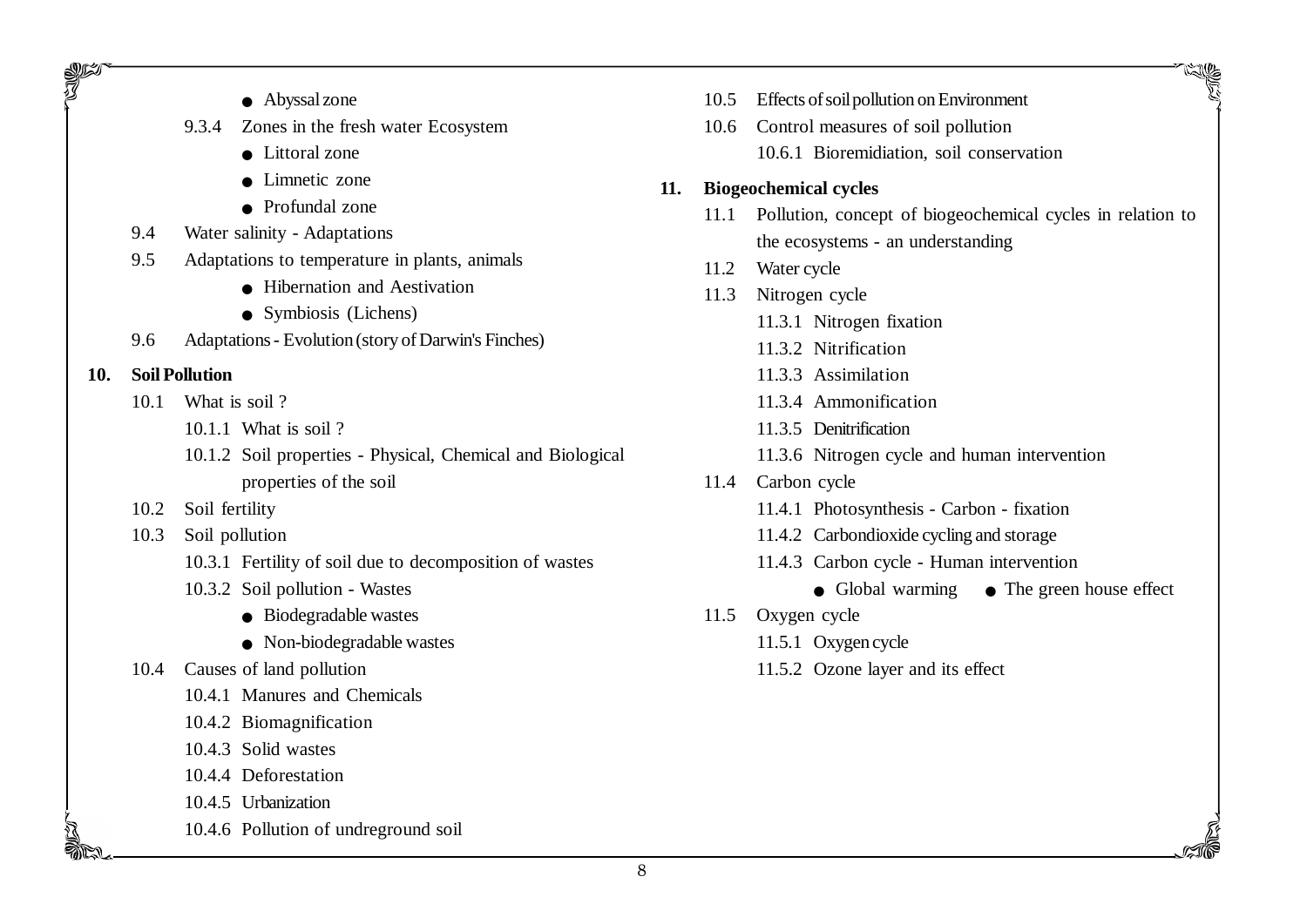# **BIOLOGY - SYLLABUS**

# **10th CLASS**

#### **1. Nutrition**

guzi<br>T

- 1.1 Life process- Introduction
	- 1.1.1 Autotrophic and heterotrophic nutrition
- 1.2 Photosynthesis
	- 1.2.1 Understand the concept of photosynthesis
	- 1.2.2 Raw materials required for photosynthesis  $H<sub>2</sub>O$ ,  $CO<sub>2</sub>$ sunlight
	- 1.2.3 Process of releasing oxygen in photosynthesis
	- 1.2.4 Necessity of light for formation of carbohydrate
	- 1.2.5 Chlorophyll Photosynthesis
	- 1.2.6 Where does photosynthesis takes place
	- 1.2.7 Mechanism of photosynthesis : (i) Light reaction, (ii) Dark reaction
- 1.3 Nutrition in organisms
	- 1.3.1 How do the organisms obtain the food?
	- 1.3.2 Cuctuta Parasitic nutrition
- 1.4 Digestion in human beings
	- Process of movement of food through alimentary canal
	- $\bullet$  Litmus paper test  $\bullet$  Enzyme  $\bullet$  Flow chart of Human digestive system
- 1.5 Healthy points about oesophagus
- 1.6 Malnutrition -disease Kwashiorkore Marasmus Obesity 1.6.1 Diseases due to vitamin deficiency
- **2. Respiration**
	- 2.1 Respiration discovery of gases involved in respiration
		- 2.1.1 Different stages of respiration
		- 2.1.2 Expiration, inspiration
		- 2.1.3 Pathway of air
		- 2.1.4 Epiglottis Pathway of air.
- 2.2 Respirating system in human being
	- 2.2.1 Exchange of gases (alveolies to Blood capillaries)
	- 2.2.2 Mechanism of transport of gases
	- 2.2.3 Transport of gases (Capillaries to cells, cells to back)
- 2.3 Cellular respiration
	- 2.3.1 Anaerobic respiration
	- 2.3.2 Aerobic respiration
	- 2.3.3 Fermentation
- 2.4 Respiration Combustion
	- $\bullet$  Liberating heat during respiration
- 2.5 Evolution of gaseous exchange
- 2.6 Plant respiration
	- 2.6.1 Transportation of gases in plants
	- 2.6.2 Respiration through roots
	- 2.6.3 Photosynthesis respiration

# **3. Transportation**

- 3.1 Internal structure of Heart
	- 3.1.1 Blood vessels and blood transport
		- Blood capillaries Arteries veins

- 3.2 Cardiac cycle
	- 3.2.1 Single circulation, double circulation
- 3.3 Lymphatic system
- 3.4 Evolution of transport system
- 3.5 Blood pressure
- 3.6 Blood clotting
- 3.7 Trasnportation in plants
	- 3.7.1 How water is absorbed
	- 3.7.2 Root hair absorbtion
	- 3.7.3 What is root pressure?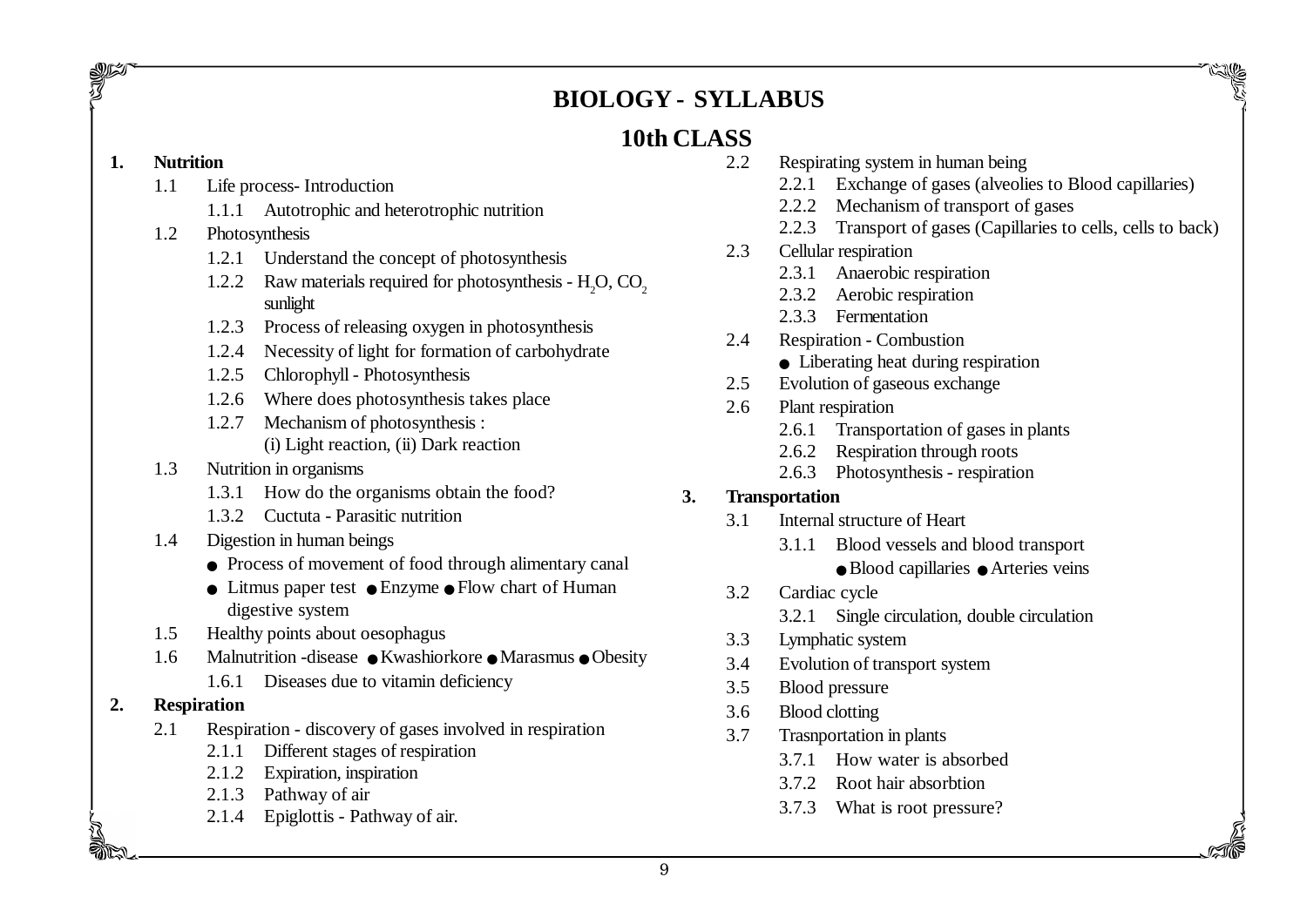| <b>RADIO</b> |                                    | 3.7.4<br>Mechanism of transportation of water in plants - |                                                        |  |  |
|--------------|------------------------------------|-----------------------------------------------------------|--------------------------------------------------------|--|--|
|              |                                    |                                                           | Transportation, Root pressure, ascent of sap. Cohesive |  |  |
|              |                                    | adhesive pressure                                         |                                                        |  |  |
|              |                                    | <b>Transportation of Minerals</b><br>3.7.5                |                                                        |  |  |
|              |                                    | 3.7.6<br>Transportation of food material                  |                                                        |  |  |
| 4.           | <b>Excretion</b>                   |                                                           | 5.                                                     |  |  |
|              | 4.1                                | Excretion in Human beings                                 |                                                        |  |  |
| 4.2          |                                    | <b>Excretory</b> system                                   |                                                        |  |  |
|              |                                    | 4.2.1 Kidney                                              |                                                        |  |  |
|              |                                    | 4.2.2 Kidney internal structure                           |                                                        |  |  |
|              | 4.3<br><b>Structure of Nephron</b> |                                                           |                                                        |  |  |
|              |                                    | $\bullet$ Malphigion tubules $\bullet$ Nephron            |                                                        |  |  |
| 4.4          |                                    | Formation of urine                                        |                                                        |  |  |
|              |                                    | • Glomerular filtration                                   |                                                        |  |  |
|              |                                    | • Tubular reabsorption                                    |                                                        |  |  |
|              |                                    | • Tubular secretion                                       |                                                        |  |  |
|              |                                    | • Formation of hypertonic urine                           |                                                        |  |  |
|              |                                    | 4.4.1 Ureter                                              |                                                        |  |  |
|              |                                    | 4.4.2 Urinary bladder                                     |                                                        |  |  |
|              |                                    | 4.4.3 Urethra                                             |                                                        |  |  |
|              |                                    | 4.4.4 Urine excretion                                     |                                                        |  |  |
|              |                                    | 4.4.5 Urine composition                                   |                                                        |  |  |
| 4.5          |                                    | Dialysis - Artificial kidney                              |                                                        |  |  |
|              |                                    | Kidney transportation<br>4.5.1                            |                                                        |  |  |
| 4.6          |                                    | Accessory Excretery organs in human beeing (Lungs, skin,  |                                                        |  |  |
|              | liver large intestine)             |                                                           |                                                        |  |  |
|              | 4.7                                | Excretion in other organisms                              | 6.1                                                    |  |  |
|              | 4.8                                | Excretion in plants                                       |                                                        |  |  |
|              |                                    | Alkaloids<br>4.8.1                                        |                                                        |  |  |
|              |                                    |                                                           |                                                        |  |  |

\_**\\\**\\\^\^\^

4.8.3 Resin

- 4.8.4 Gums
- 4.8.5 Latex
- 4.9 Excretion, Secretion

#### **5. Control & coordination**

- 5.1 Stimulus and response
- 5.2 Integrated system Nerves coordination
- 5.3 Nerve cell structure
- 5.4 Pathways from stimulus to response
- 5.4.1 Afferent nerves
- 5.4.2 Efferent nerves
- 5.5 Reflex arc
	- 5.5.1 Reflex arc
- 5.6 Central nervous system  $\bullet$  Brain  $\bullet$  Spinal nerves
- 5.7 Peripherial nervous system
- 5.8 Coordination without nerves
	- 5.8.1 Story of insulin
	- 5.8.2 Chemical coordination endocrine glands

- 5.8.3 Feedback mechanism
- 5.9 Autonomous nervous system
- 5.10 Coordination in plants Phytohormones 5.10.1 How plant shows responses to stimulus 5.10.2 Tropic movements in plants

#### **6. Reproduction**

6.1 Growth of bacteria in milk.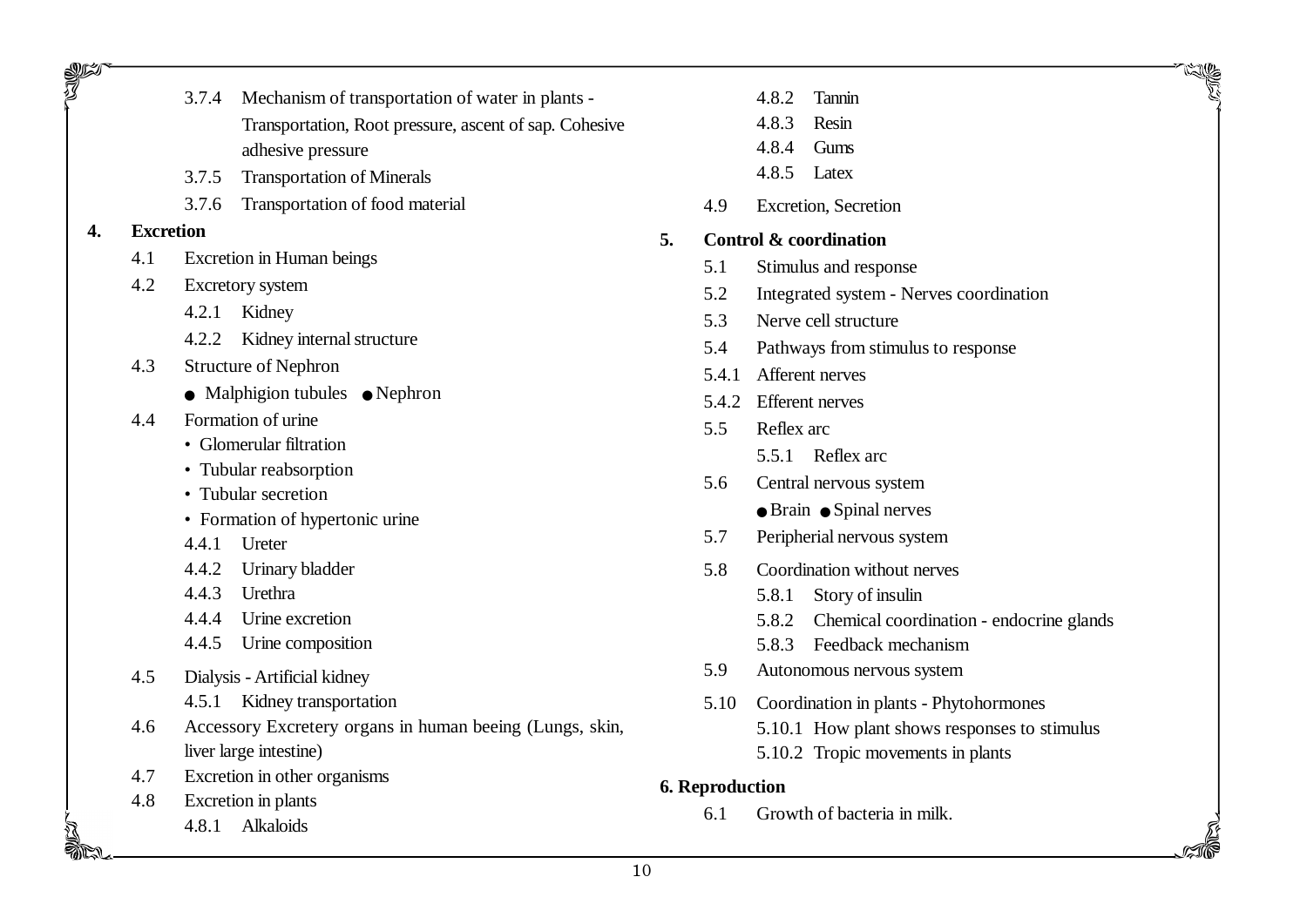6.2 Asexual reproduction

SI SI<br>T

- 6.2.1 fission, budding, fragmentation, parthenocarpy, parthenogensis, regeneration
- 6.2.2 Vegetative propagation
	- $\bullet$  Natural vegetative propagation through roots, stem, leaves
	- OArtificial propagation cuttings, layering and grafting
- 6.2.3 Formation of spores
	- Sporophyll
- 6.3 Sexual reproduction
	- Reproduction in human beings
	- 6.3.1 Male reproductive system
	- 6.3.2 Female reproductive system
	- 6.3.3 Child birth
- 6.4 Sexual reproduction in plants
	- 6.4.1 Flower reproductive parts, unisexual, bisexual flowers, self and cross pollination.
	- 6.4.2 Pollen grain
	- 6.4.3 Structure of ovule, ovary; double fertilisation
	- 6.4.4 Germination of seeds
- 6.5 Cell division Cell cycle
	- 6.5.1 Cell division in humn beings
	- 6.5.2 Cell cycle  $G_1$ , S,  $G_2$  and M phases
	- 6.5.3 Mitosis
	- 6.5.4 Meiosis
- 6.6 Reproductive health HIV/ AIDS
	- 6.6.1 Birth control methods
- 6.6.2 Fighting against social ills
- 6.6.3 Teenage motherhood, stop female foeticide
- **7. Coordination in Life Processes**
	- 7.1 Hunger
		- 7.1.1 Effect of hunger stimulus
	- 7.2 Relation between taste and smell
		- 7.2.1 Relation between taste of tongue and palate
	- 7.3 Mouth a mastication machine
		- 7.3.1 Action of Saliva on flour
		- 7.3.2 Observing the pH of mouth
	- 7.4 Passage of food through oesophagus
		- 7.4.1 Peristaltic movement in oespaphagus
	- 7.5 Stomach is mixer
		- 7.5.1 Movement of food from stomach to intestion.
		- 7.5.2 Excretion of waste material

## **8. Heredity**

- 8.1 New Characters variation
- 8.2 Experiments conducted by Mendal (F1 generation, F2 generation), Mendel's Laws
	- 8.2.1  $F_1$  generation self pollination
	- 8.2.2 Phenotype
	- 8.2.3 Genotype
- 8.3 Parents to offsprings
	- 8.31 How the characters exhibit?
	- 8.3.2 Sex determination in human beings

- 8.4 Evolution
	- 8.4.1 Genetic drift
- 8.5 Theories of organic evolution